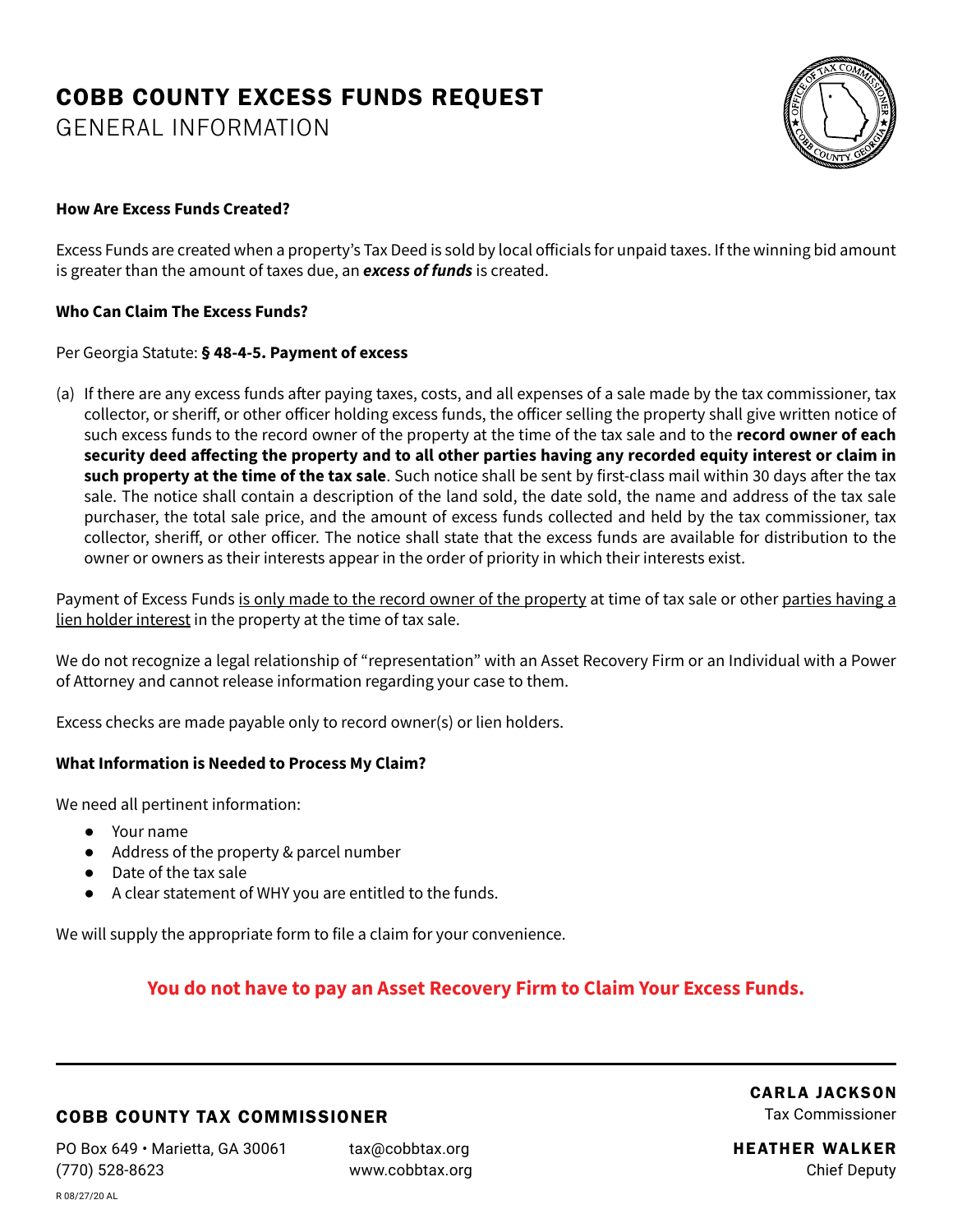

# CLAIMING EXCESS FUNDS

### TO WHOM IT MAY CONCERN:

Any legal owner of property or lien holder at the time of the tax sale may be entitled to excess funds. The excess funds will be paid (interpled) into the Cobb County Superior Court. Anyone making a claim for the excess funds will be shown as a party to the interpleader. To be included in this action you must submit a written request (Claim Form attached) stating the full legal name of the owner (individual or company making the claim) **and the basis** for which they are entitled to the funds. At that time, the funds will be transferred to the County Attorney's Office for handling, thus releasing this office from any further decision or obligations.

Once the funds are transferred and a Motion is filed, all parties are notified of the Rule Nisi hearing releasing the Tax Commissioner. At that time the owner or lien holder of the property may file a response, appear at the hearing personally or employ an attorney to represent them. **An asset recovery firm, or individual with a Power of Attorney is not considered legal representation.**

Sincerely,

Stacy Kaliszewski

Stacy Kaliszewski Deliquent Tax Manager Ex Officio Deputy Sheriff stacy.kaliszewski@cobbcounty.org Phone: 770-528-8236 Fax: 770-528-8670